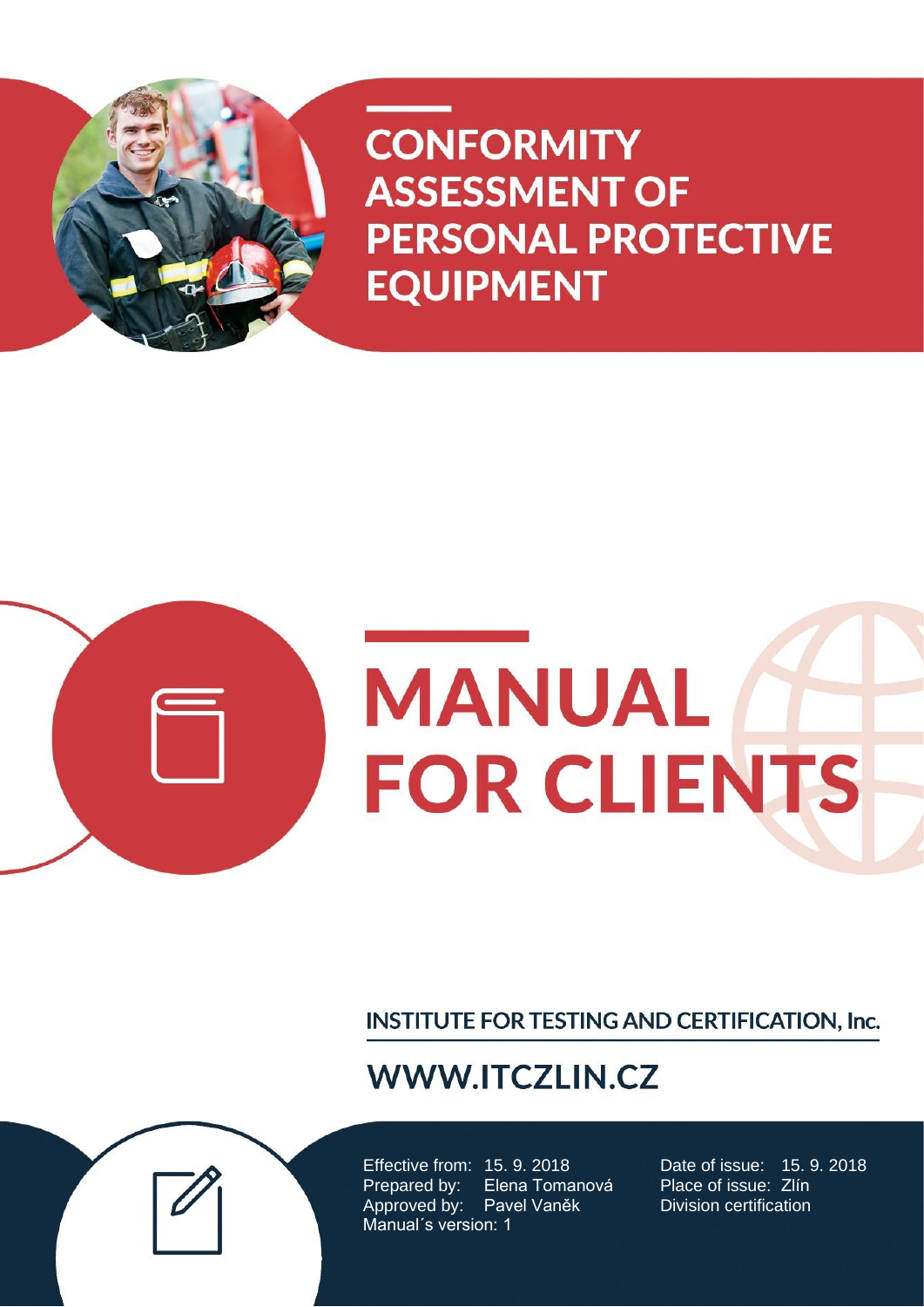

### **1. INTRODUCTION**

The present Manual aims at facilitating customers of the Institute for Testing and Certification, (hereinafter referred to as only "ITC") to prepare documents necessary for conformity assessment of personal protective equipment (hereinafter referred to as only "PPE") and providing them with the essential information about their rights and obligations in placing PPE on the EU market.

ITC is a legal entity authorized to perform activities in conformity assessment of PPE placed on the markets of member states of the European Union and countries of the European Free Trade Association and notified for this activity by the European Commission as Notified Body No. 1023 (hereinafter referred to as only "NB 1023").

Technical requirements for PPE and obligations of persons introducing PPE into the market of the European Union are laid down by the Regulation (EU) 2016/425 of the European Parliament and of the Council of 9 March 2016 on personal protective equipment and repealing Council Directive 89/686/EEC.

### **2. APPLICATION**

- The application form can be downloaded from the website www.itczlin.cz.
	- $\Rightarrow$  Application for EU Type-Examination of PPE
	- $\Rightarrow$  Application for the approval of quality control system for Category III PPE
- The client should deliver the completed form in person, by post or email to one of the contacts below:

### **Institute for Testing and Certification – Certification Division Head of certification of Personal Protective Equipment (PPE)**

Dipl. Ing. Elena Tomanova – body protection, hand and arm protection, eye protection trida Tomase Bati 5264, building 113, Svit area, 760 01 Zlin, Czech Republic tel. +420 572 779 928 e-mail: lantosova@itczlin.cz

#### **Specialists:**

Dipl. Ing. Daniela Olšanová – deputy of head of certification of PPE tel. +420 572 779 929, e-mail: dolsanova@itczlin.cz

Dipl. Ing. Miroslava Dostálová: foot and leg protection, PPE against risks arising from sports activity tel. +420 572 779 925, e-mail: mdostalova@itczlin.cz

Dipl. Ing. Irena Látalová – body protection tel. +420 577 601 268, e-mail: textile@itczlin.cz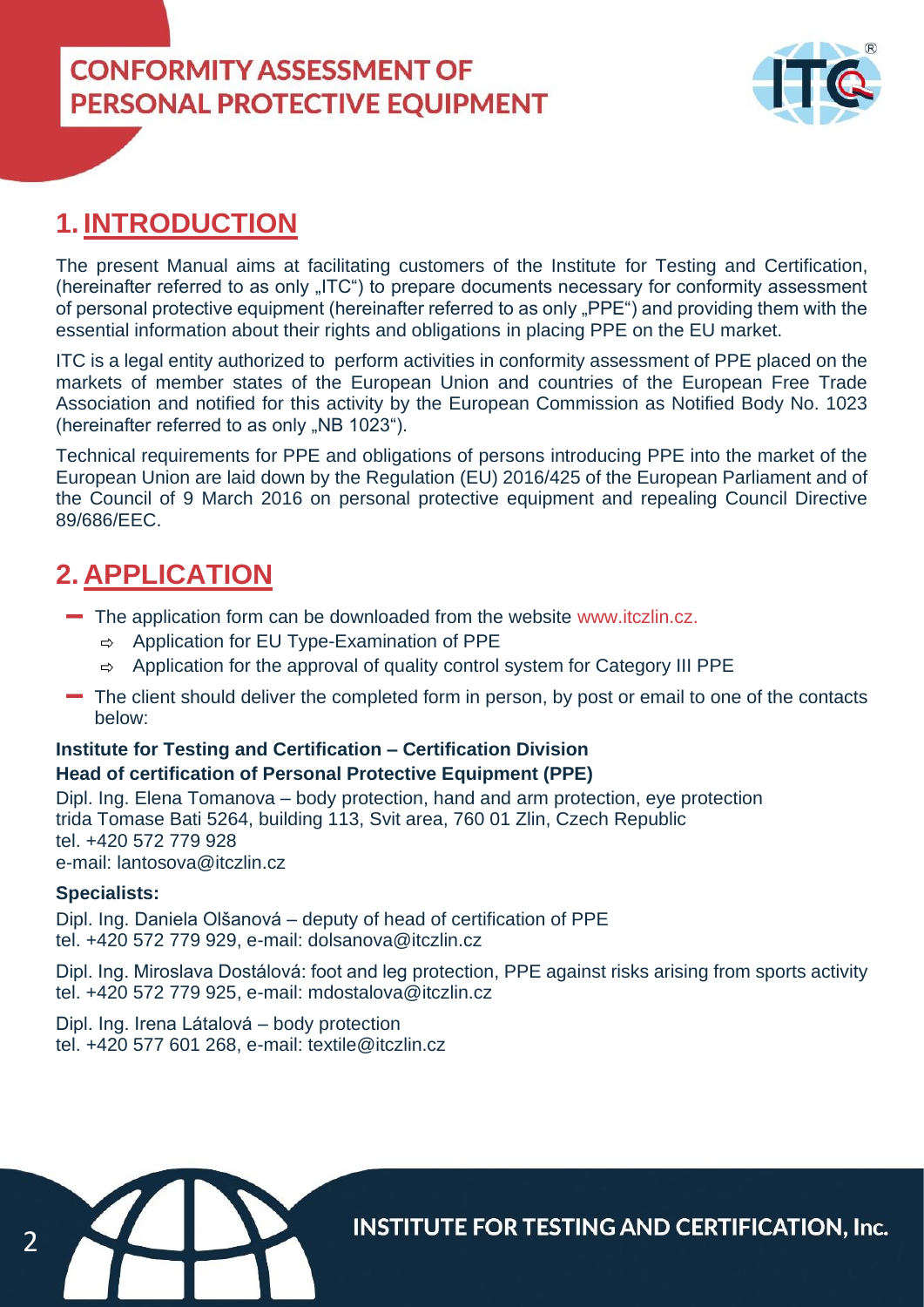

- $\blacksquare$  It is advisable to deliver test samples and technical documentation along with the application – see the Articles 5 and 6 of this Manual.
- The application and submitted documentation shall be in the English language. Other official languages of the European Union may be used only upon agreement with ITC.
- In case of any issues, the application completion can be consulted with our experts, on the above – mentioned contact addresses.
- The EU legislation does not allow the manufacturer or authorized representative to file an application for service of an authorized or notified body for the same product with other entities.

# **3. ORDER (APPLICATION) REVIEW**

- The order (application) is reviewed in terms of accuracy and completeness of data and it is registered.
- If the order (application) or the submitted documentation is incomplete, ITC specifies the missing items in writing (by letter or email) and requires completion of the details.

## **4. DETERMINATION OF PRICE AND DELIVERY DATE**

The service price and delivery date are usually calculated after providing all the details necessary for specification of the range of expert works – such as test samples and technical documentation.

## **5. TECHNICAL DOCUMENTATION**

The technical documentation shall include at least the following elements:

- a complete description of the PPE and of its intended use;
- an assessment of the risks against which the PPE is intended to protect;
- a list of the essential health and safety requirements that are applicable to the PPE;
- design and manufacturing drawings and schemes of the PPE and of its components, subassemblies and circuits;
- the descriptions and explanations necessary for the understanding of the drawings and schemes referred to in point (d) and of the operation of the PPE;
- the references of the harmonised standards referred to in Article 14 that have been applied for the design and manufacture of the PPE. In the event of partial application of harmonised standards, the documentation shall specify the parts which have been applied;
- where harmonised standards have not been applied or have been only partially applied, descriptions of the other technical specifications that have been applied in order to satisfy the applicable essential health and safety requirements;
- the results of the design calculations, inspections and examinations carried out to verify the conformity of the PPE with the applicable essential health and safety requirements;



3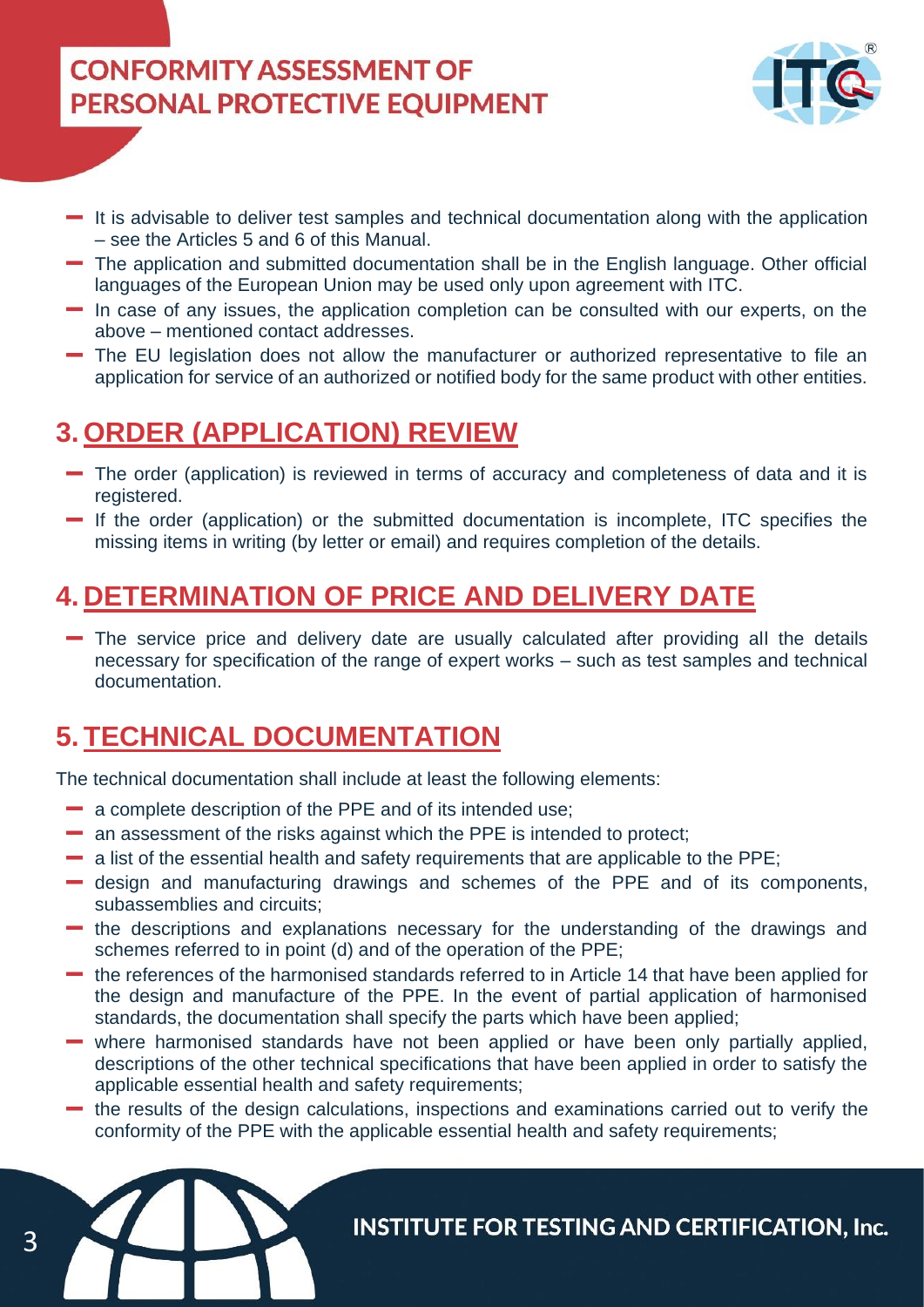

- reports on the tests carried out to verify conformity of PPE with the applicable essential health and safety requirements and, where appropriate, to establish the relevant protection class;
- a description of the means used by the manufacturer during the production of the PPE to ensure the conformity of the PPE produced with the design specifications;
- a copy of the manufacturer's instructions and information set out in point 1.4 of Annex II;
- $\blacksquare$  for PPE produced as a single unit to fit an individual user, all the necessary instructions for manufacturing such PPE on the basis of the approved basic model;
- or PPE produced in series where each item is adapted to fit an individual user, a description of the measures to be taken by the manufacturer during the fitting and production process to ensure that each item of PPE complies with the approved type and with the applicable essential health and safety requirements.

These instructions must be precise and comprehensible and must be drawn up at least in the official language or languages of the member states for which they are intended.

## **6. TEST SAMPLES**

- Optimally, samples should be supplied together with the application. However, they can also be provided later, upon agreement with contact persons.
- The samples of the PPE must represent the type intended for EU examination. The same "type" may include several versions (models) of the product provided that the differences between the versions affect neither safety level, quality characteristics, nor the product intended use. Particularly, the PPE of the same type must be manufactured from the same materials, using identical technology and they must be based on identical designs.
- Assessment of the effect of deviations of various versions on safety and quality levels and on intended use of the product is the exclusive authority of NB 1023.

# **7. CONTRACT**

 $\varDelta$ 

- The commercial relationship between the client and ITC is negotiated according to the nature, demandingness and price level of the service – order.
- $\blacksquare$  In case of the orders of the notified body, contracts containing the following details are concluded with the clients:
	- **Specification of the contractual parties;**
	- range of contracted works;
	- **-** price information and terms of payments;
	- $\blacksquare$  delivery date of the service;
	- breach of contractual obligations and consequences thereof;
	- $-$  rules for withdrawal from the contract.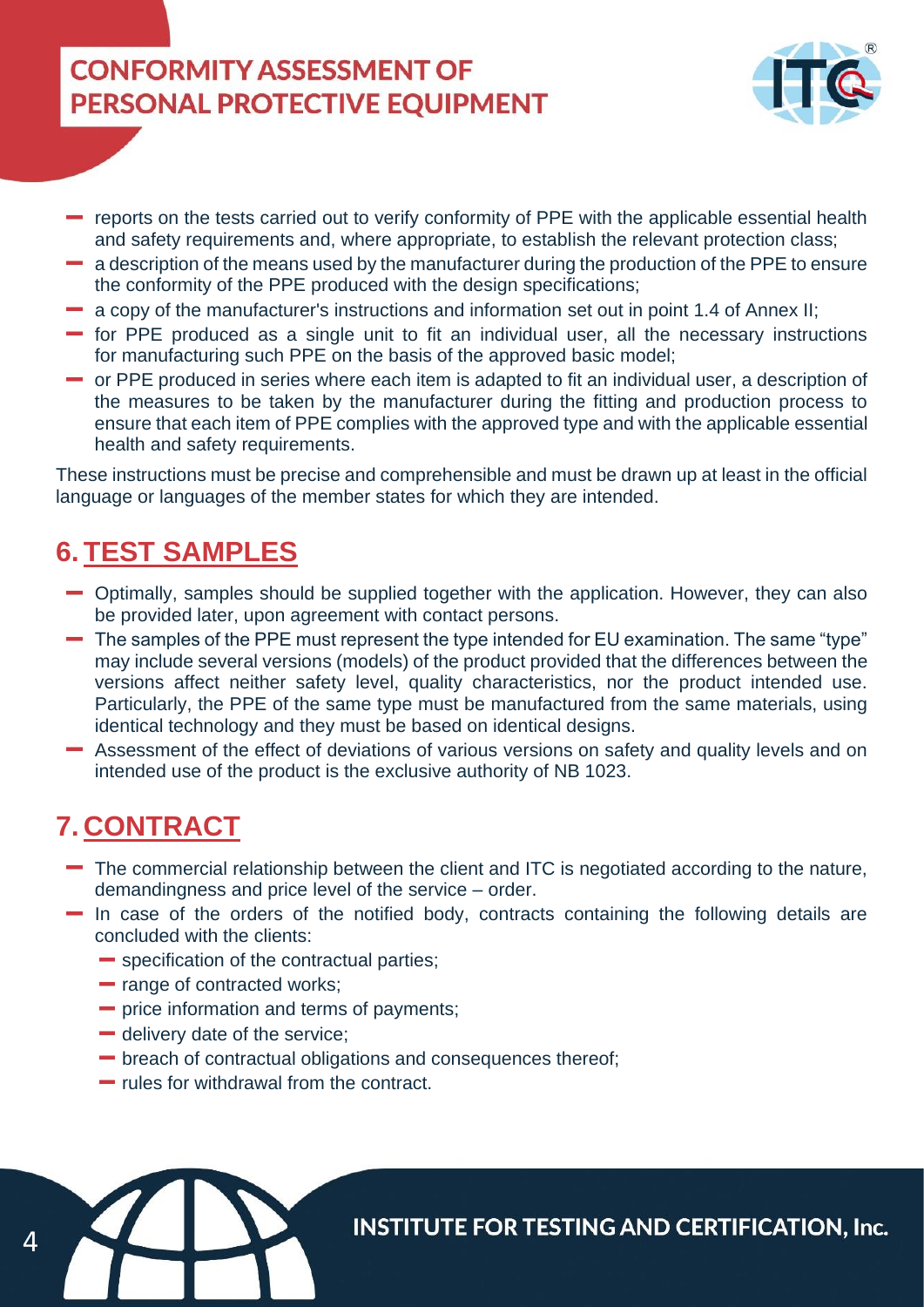

Commencement of works is subject to bilateral written approval of conditions of co-operation and payment of a pro-forma invoice. Advance payments are requested from all clients, with some exceptions, which are agreed in special framework agreements on cooperation.

## **8.PPE CLASSIFICATION**

- According to dependence on the extent of a potential hazard associated with the use of a product the PPE is divided into three groups (categories).
- Inclusion of a PPE into the particular categories is by law manufacturer's or importer's job. In case of doubts the categorization can be consulted with the appropriate notified body.

### **8.1 Category I PPE**

Personal protective equipment of a simple design where the manufacturer or importer can assume that the user can himself/herself assess the level of protection provided against risks that can be safely identified by the user in good time. It includes for instance PPE intended to protect the wearer against mechanical action the effects of which are superficial (e.g. gardening gloves), against temperatures up to 50°C, influences of atmospheric agents not extreme in nature, minor impacts or sunlight (e.g. sun glasses).

### **8.2 Category II PPE**

The remaining personal protective equipment that, by its character, does not comply with the definition of either category one or three I or III, is covered by category II two.

### **8.3 Category III PPE**

PPE intended to protect life or to protect against risks that may seriously and permanently harm the health, and where the manufacturer or importer may assume that the user will be unable to identify these dangers in good time. This category cover PPE for protection of respiratory system, protection against temperatures exceeding 100°C or lower than -50°C, all PPE for protection against fall, PPE against harmful biological agents, PPE against substances and mixtures which are hazardous to health, PPE against handheld chainsaws etc.

5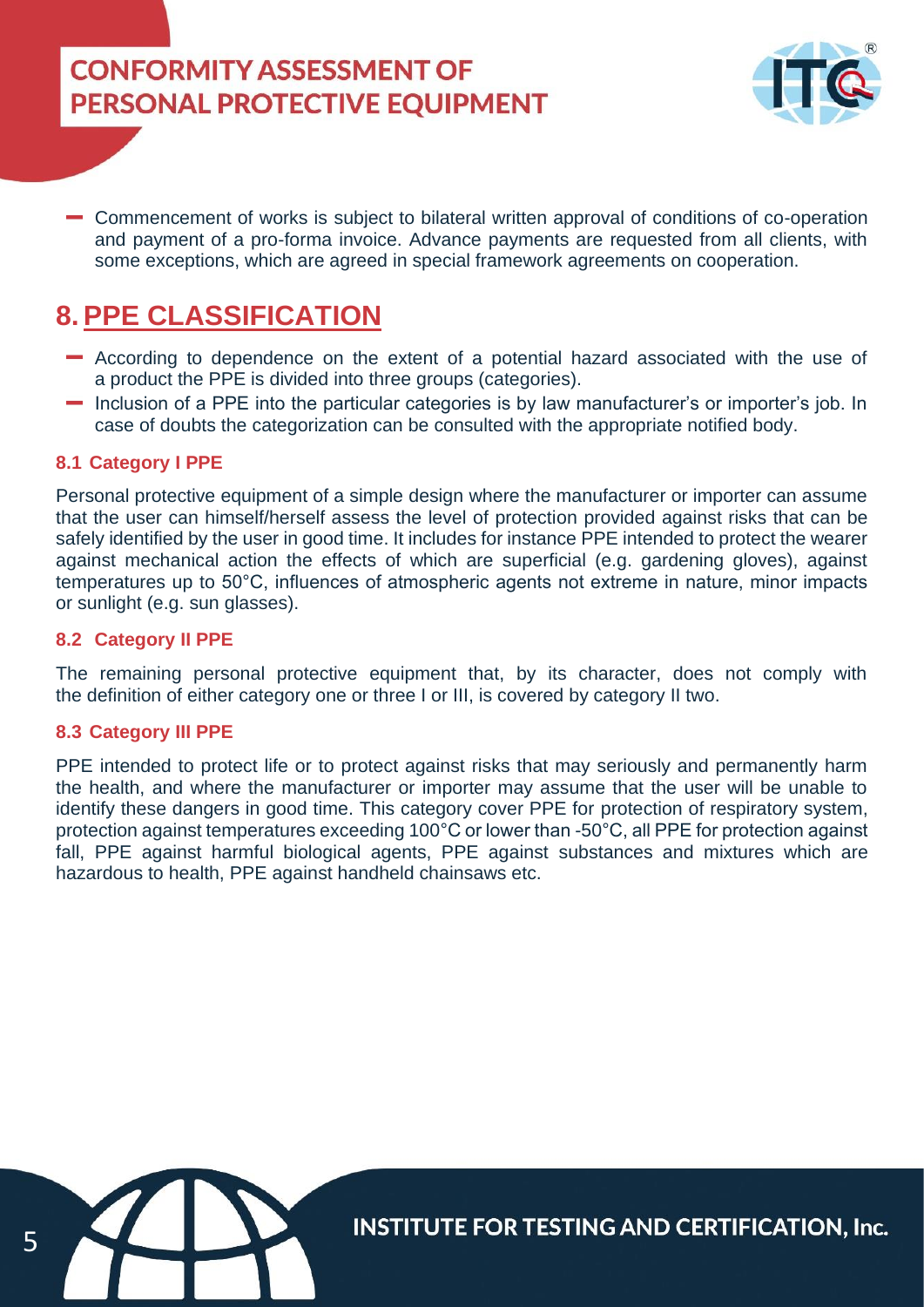

## **9. CONFORMITY ASSESSMENT PROCEDURES FOR SEPARATE CATEGORIES**

- For separate PPE categories the Regulation prescribes various conformity assessment procedures.
- A chart of the procedures that will apply in separate categories of PPE is shown in the following table. The table may simultaneously be used as an aid for the manufacturer in PPE categorization and deciding which of the alternative assessment procedures for Category III PPE to choose.

Table: A scheme of procedures for PPE conformity assessment

Manufacturer or importer will decide whether the PPE is of a simple design

| <b>Yes</b>                                                                                                                                                                                                                                                                                                                                                                                                      | <b>No</b>                                                                                                                                                                                                                                            |                                                                                                                                                                          |                                                                                                                  |
|-----------------------------------------------------------------------------------------------------------------------------------------------------------------------------------------------------------------------------------------------------------------------------------------------------------------------------------------------------------------------------------------------------------------|------------------------------------------------------------------------------------------------------------------------------------------------------------------------------------------------------------------------------------------------------|--------------------------------------------------------------------------------------------------------------------------------------------------------------------------|------------------------------------------------------------------------------------------------------------------|
| Category I PPE                                                                                                                                                                                                                                                                                                                                                                                                  | Category II or III PPE                                                                                                                                                                                                                               |                                                                                                                                                                          |                                                                                                                  |
| The manufacturer<br>(importer) will compare<br>properties<br>of the PPE with essential<br>require-ments of the<br>Annex II of the Regulation<br>(EU) 2016/425 of the<br><b>European Parliament and</b><br>of the Council of 9 March<br>2016 on personal<br>protective equipment and<br>repealing Council<br>Directive 89/686/EEC and<br>collect the needed<br>technical documentation<br>according to Annex III | The manufacturer (importer) will collect the necessary technical<br>documentation according to Annex III of the Regulation (EU) 2016/425<br>and present it to the authorized body together with the Application for<br><b>Conformity Assessment.</b> |                                                                                                                                                                          |                                                                                                                  |
|                                                                                                                                                                                                                                                                                                                                                                                                                 | The authorized body will carry out EU Type-Examination pursuant to<br>Annex V of the Regulation (EU) 2016/425                                                                                                                                        |                                                                                                                                                                          |                                                                                                                  |
|                                                                                                                                                                                                                                                                                                                                                                                                                 | Manufacturer (importer) will decide whether the PPE is intended for<br>protection of life and protection against risks that may seriously and<br>permanently harm the health.                                                                        |                                                                                                                                                                          |                                                                                                                  |
|                                                                                                                                                                                                                                                                                                                                                                                                                 | <b>No</b>                                                                                                                                                                                                                                            | <b>Yes</b>                                                                                                                                                               |                                                                                                                  |
|                                                                                                                                                                                                                                                                                                                                                                                                                 | Category II PPE                                                                                                                                                                                                                                      | <b>Category III PPE</b>                                                                                                                                                  |                                                                                                                  |
|                                                                                                                                                                                                                                                                                                                                                                                                                 |                                                                                                                                                                                                                                                      | Manufacturer (importer) selects method of yearly<br>check (inspection).                                                                                                  |                                                                                                                  |
|                                                                                                                                                                                                                                                                                                                                                                                                                 |                                                                                                                                                                                                                                                      | Conformity to type based<br>on internal production<br>control plus supervised<br>product checks at<br>random intervals<br>(Module C2 see Annex<br>VII of the Regulation) | Conformity to type<br>based on quality<br>assurance of the<br>production process<br>(Module D see Annex<br>VIII) |
| Manufacturer (importer) will issue a EU Declaration of Conformity and mark every product by CE<br>marking                                                                                                                                                                                                                                                                                                       |                                                                                                                                                                                                                                                      |                                                                                                                                                                          |                                                                                                                  |

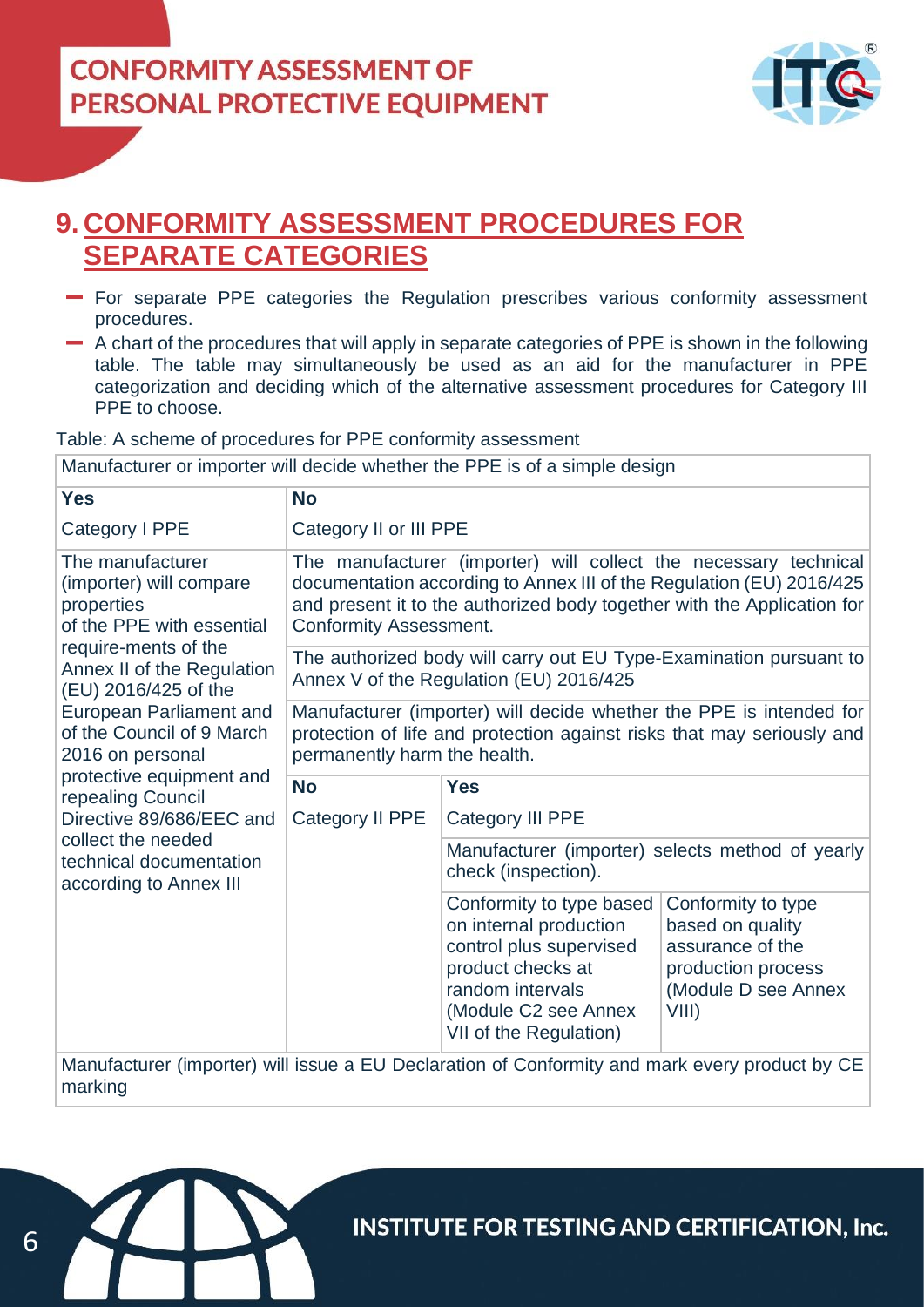

- If the manufacturer chooses the Conformity to type based on internal production control plus supervised product checks at random intervals (Module C2) he must ensure the homogeneity of production and select a notified body that will carry out random checks and tests of the manufactured PPE at intervals shorter than one year.
- If the manufacturer selects the Conformity to type based on quality assurance of the production process (Module D) he must have the system already implemented or he must implement it.
- The notified body will verify the production quality system and ascertain, through a supervision, whether the manufacturer maintains the system in the state in which it was verified.

## **10. RULES FOR RECOGNITION OF RESULTS FROM THE DOCUMENTATION SUBMITTED BY THE APPLICANT**

- Recognition of results obtained by other laboratories and presented in the documentation depends solely on the decision of ITC.
- Usually, results given in tests reports of accredited laboratories are recognized provided that no more than 5 years have elapsed from the issuance date of the report.
- In principle, results of tests carried out in the manufacturer´s or non-accredited laboratories are not recognized. Tests carried out on unique testing equipment, which is not commonly accessible, may constitute an exception. In such cases, ITC prefers conducting the test under supervision of its own experts.

# **11. RELATED SERVICES OF ITC**

- **-** PPE testing in the Accredited laboratory No. 1004 and No. 1004.3.
- Granting a license for the voluntary certification mark "ITC Certified Quality", which is granted to products where high level of safety and quality parameters was proved by certification and where the manufacturer's capability to continuously maintain the quality was proved by inspection visits.
- Standardization services and technical information.
- Management systems certification (ISO 9001, ISO 14001, ISO 45001).
- $-$  Technical inspection.

7

Laboratory and certification documents as a basis of selection procedures, tender.

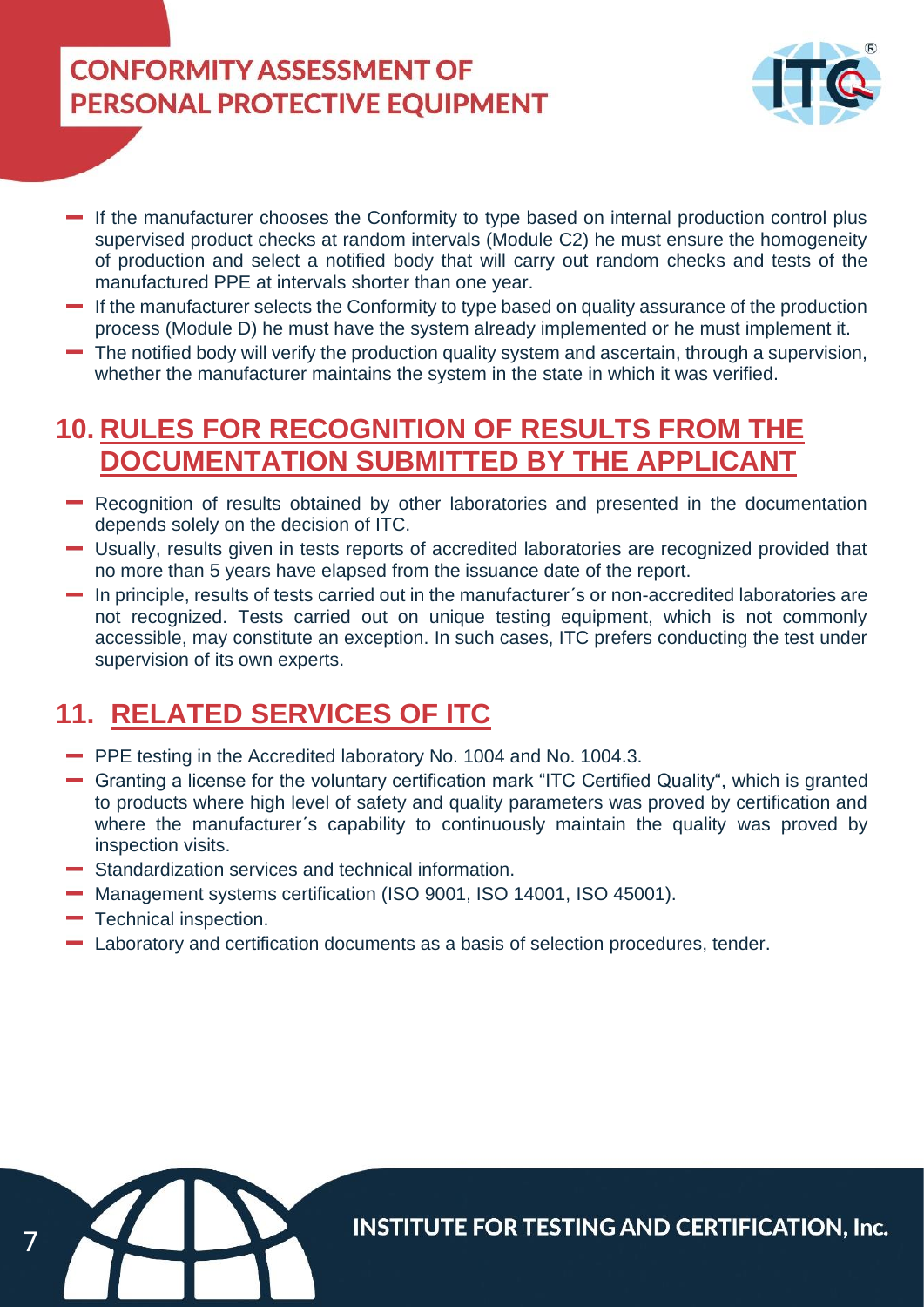

### **12. ANNEXES**

- **Annex No.1** ITC's notification in the area of the Regulation (EU) 2016/425 of the European Parliament and of the Council of 9 March 2016 on personal protective equipment and repealing Council Directive 89/686/EEC
- **Annex No.2** Definitions

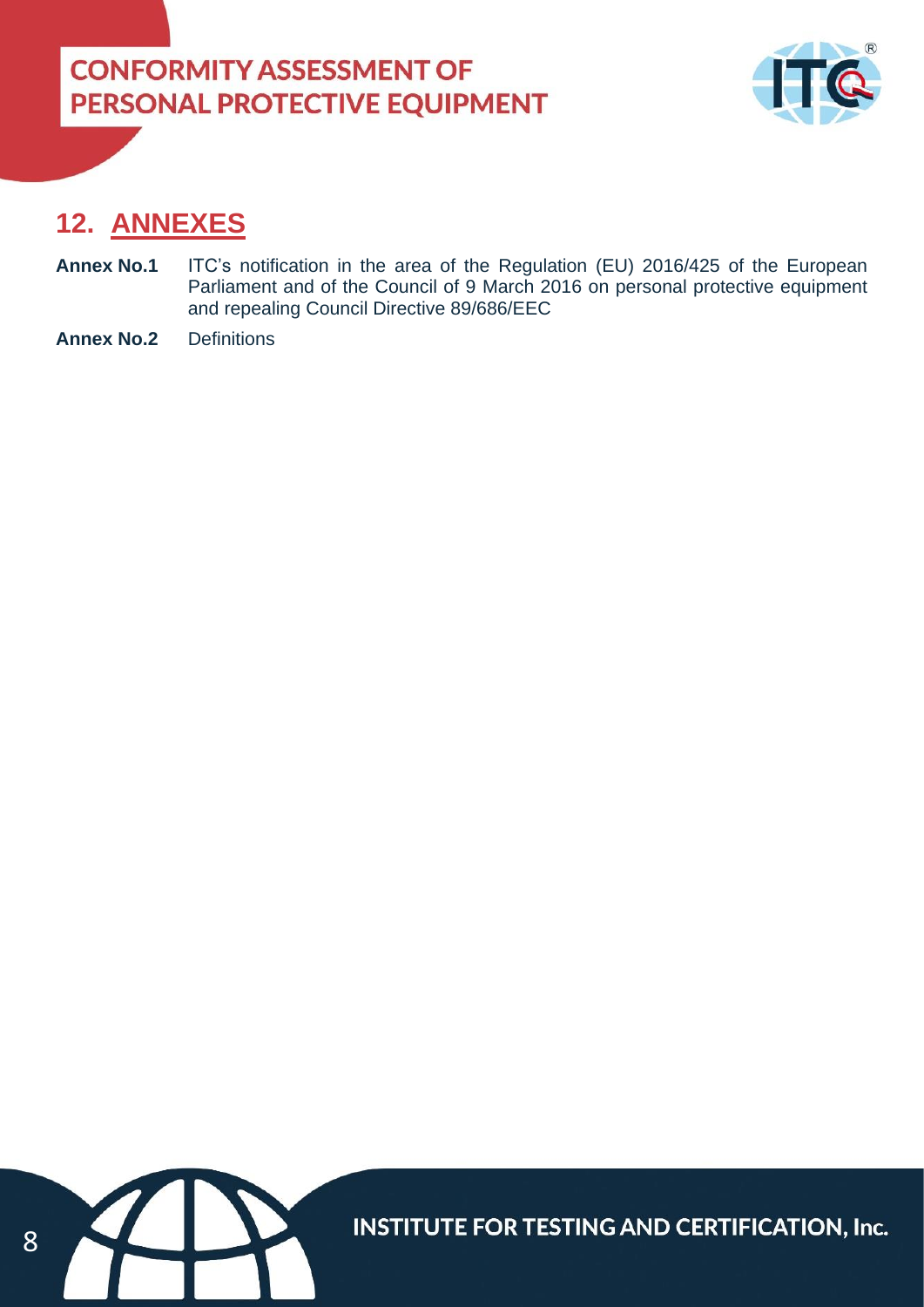

### **Annex no. 1 – ITC´s notification in the area of the Regulation (EU) 2016/425 of the European Parliament and of the Council**

### **ITC's notification in the area of the Regulation (EU) 2016/425 of the European Parliament and of the Council covers PPE classes as follows:**

Specification according to body parts:

- **Equipment providing chest and groin protection**
- **Equipment providing eye protection**
- **Equipment providing face protection**
- **Equipment providing foot, leg and anti-slip protection**
- Equipment providing general body protection (clothing)
- **Equipment providing hand and arm protection**
- Equipment providing hand and arm protection against chemical agents
- Equipment providing protection against cold [cold >-50°C], [extreme cold <-50°C]
- Equipment providing protection against heat [Heat <100°C], [Heat >100°C and fire]

Specification according to risks:

- **-** Protective Equipment against electric shock
- **-** Protective Equipment against hand-held chain-saws
- **-** Protective Equipment against harmful biological agents
- **-** Protective Equipment against mechanical risks
- **-** Protective Equipment against non-ionising radiation
- **-** Protective Equipment against slipping
- **-** Protective Equipment against static compression
- **-** Protective Equipment against vibrations
- **-** Protective Equipment against chemical agents
- **-** Protective Equipment against risks from sports activity

Specialized areas of competence:

- **Body armour**
- **-** Protective clothing against static electricity
- **-** Protective clothing for use in welding and allied processes
- **-** Firemen suits
- $-$  High visibility clothing
- **-** Protective equipment for use in potentially explosive atmospheres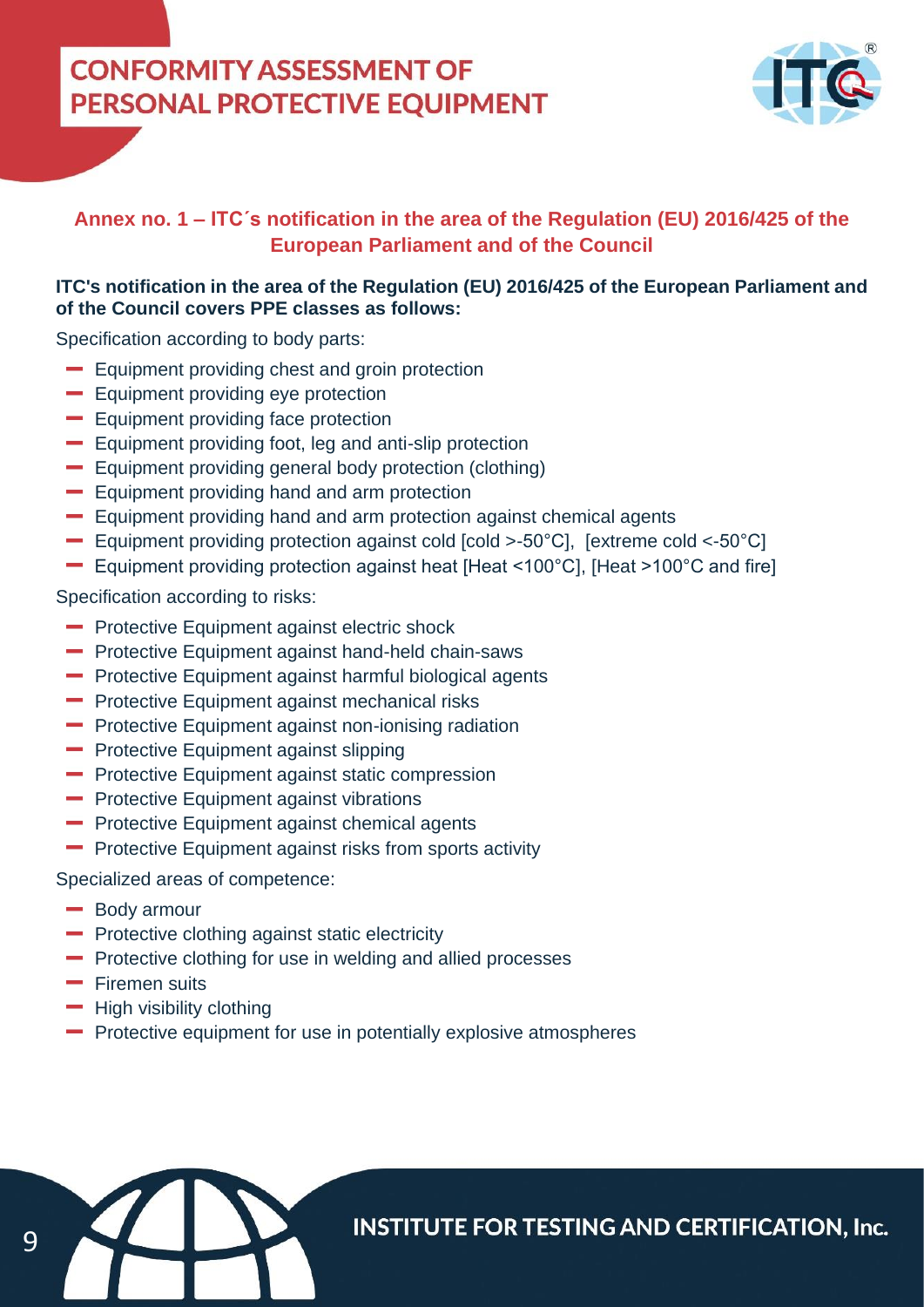

### **Annex no. 2 – Definitions**

#### **Basic terms**

#### **Personal protective equipment**

- a) Equipment designed and manufactured to be worn or held by a person for protection against one or more risks to that person's health or safety.
- b) Interchangeable components for equipment referred to in point (a) which are essential for its protective function.
- c) Connexion systems for equipment referred to in point (a) that are not held or worn by a person, that are designed to connect that equipment to an external device or to a reliable anchorage point, that are not designed to be permanently fixed and that do not require fastening works before use.

#### **CE conformity marking**

Marking by which the manufacturer indicates that PPE is in conformity with the applicable requirements set out in Union harmonisation legislation providing for its affixing.

#### **Essential requirements**

Technical requirements for products the meeting of which is a prerequisite for a minimum sufficient safety of a product provided they are used in a usual and reasonably foreseeable manner. They are defined in the Annex II of the Regulation (EU) 2016/425. The most frequent method of demonstration of the conformity with the essential requirements is a demonstration of conformity with the harmonized standard related to the product.

#### **Harmonized technical standard**

European standard adopted on the basis of a request made by the Commission for the application of Union harmonization legislation.

#### **Notified body**

A body authorized to defined activities in conformity assessment of products specified by a national authority (in case of the Czech Republic by Úřad pro technickou normalizaci, metrologii a státní zkušebnictví – ÚNMZ /Office for Standards, Metrology and Testing/) and notified to European Commission bodies and to all EU member states as a body authorized to carry out activities in conformity assessment of products for which it received the notification. Decisions and documents issued by all notified bodies (NB) are equal and valid in the entire EU.

#### **Conformity assessment**

The process demonstrating whether the essential health and safety requirements of the Regulation (EU) 2016/425 of the European Parliament and of the Council relating to PPE have been fulfilled.

#### **EU type–examination**

Part of a conformity assessment procedure in which a notified body examines the technical design of PPE and verifies and attests that the technical design of the PPE meets the requirements of the Regulation (EU) 2016/425 of the European Parliament and of the Council that apply to it.